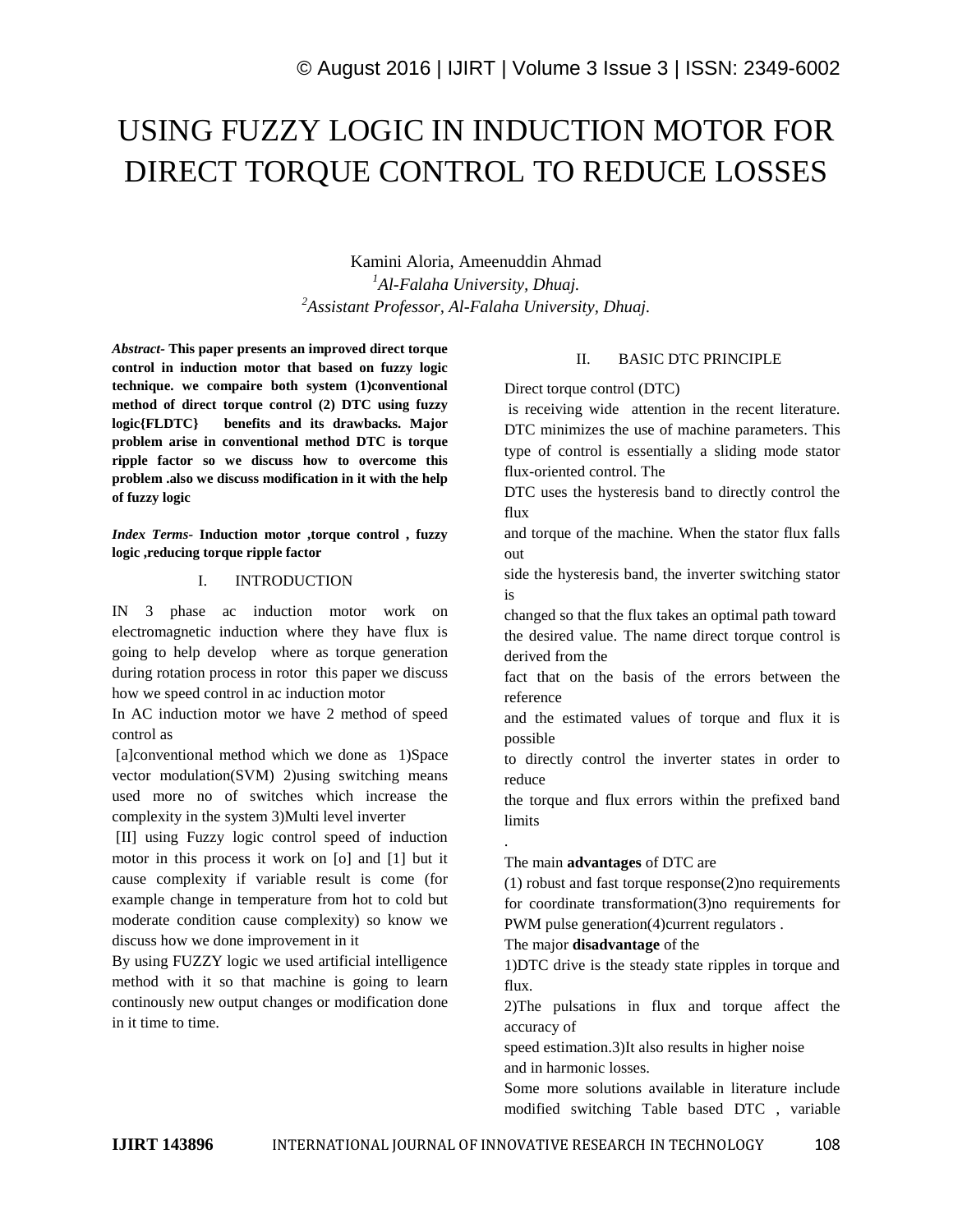# © August 2016 | IJIRT | Volume 3 Issue 3 | ISSN: 2349-6002

amplitude control of flux and torque hysteresis bands , open loop control of hysteresis band amplitude , and fuzzy logic based variable amplitude control of flux and torque hysteresis bands . But these are complex in nature for easy implementation. The ripple in the torque and flux can be easily reduced by applying the selected inverter vector only for the part and not for the entire switching period unlike that in the classical DTC. This technique, also known as duty ratio control, increases the number of voltage vectors beyond the available eight discrete ones, without any increase in the number of semiconductor switches in the inverter The work in refers to fuzzy logic duty ratio control but fails to give any details. Similar work presented in claims reduction in ripple to onethird value. However, simulation results were shown for low speed operation only using a fuzzy controller with three membership functions for inputs and output. They have shown an algorithm for optimized value of reference flux based on reference load torque.



Fig 1.The basic block diagram of the DTC

The work presented in this paper considers the design of new fuzzy logic controller with five membership functions for the inputs and output along with the optimized flux algorithm based on maximum reference value of the electromagnetic torque to adjust the "duty ratio" of inverter switching vectors. The present work shows much better performance BLOCK DIAGRAM [DTCFL]

(reduced ripple) though it has some similarities with those in . A significant reduction in the ripple than that in has been achieved in the present work. The adaptive PI controller that is based on look-up Table is used for outer speed loop for precision speed tracking.

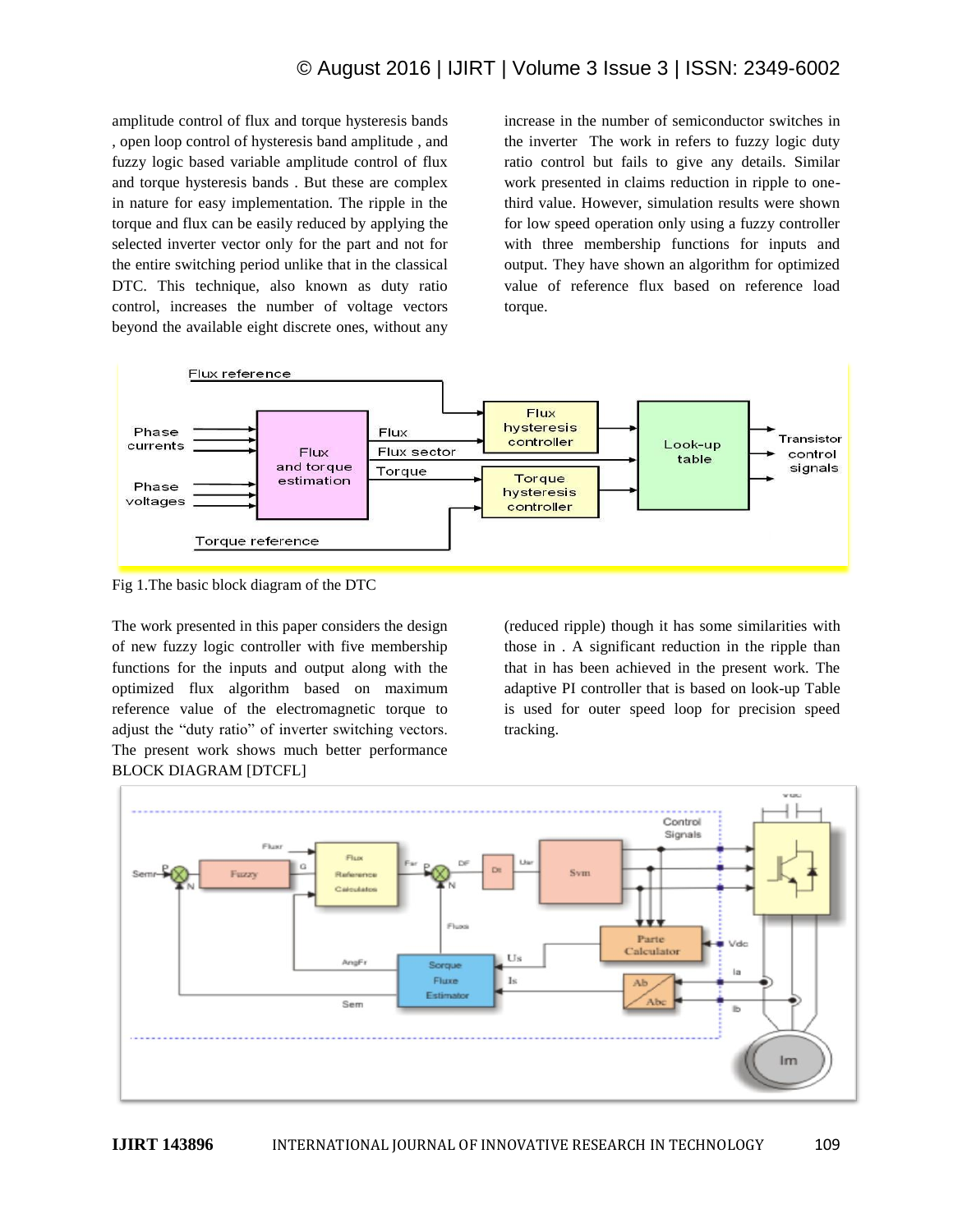# III. CONTROLLER USED IN DTC

# INTRODUCTION

In DTC estimated flux magnitude and torque are compared with their refernce values if either then estimated torque\* and flux\*\* compaired with refernce value if deviation is more then allow tolernce transistor of variable frequency drive

\*[TORQUE-It is the rotational force that help in during rotation process ]

\*\*[FLUX –IT IS DEFINE AS no of lines of force passing throw per unit area]



Fig HIGH LEVEL BLOCK diadgram of DTC

If we used better controller benefits is arise that (1) good feedback we have to recive (2)reduced mechanical losses (3) response time is going to reduced

The difference between the traditional vector control and the DTC is that the dtc has no fixed switching pattern whereas DTC switches the inverter according to the load needs.these values of fed to three level

comparators of the torque and two level comparator of flux so its output is compaired with refernce signal IN DTC we donot have fixed switching pattern. In it signals are fed to the voltage vector selector which have values fall in [0] and [1] Voltage space vectors They have 8 output position [000] [001] [010] [100] [101] [110] [111] [011]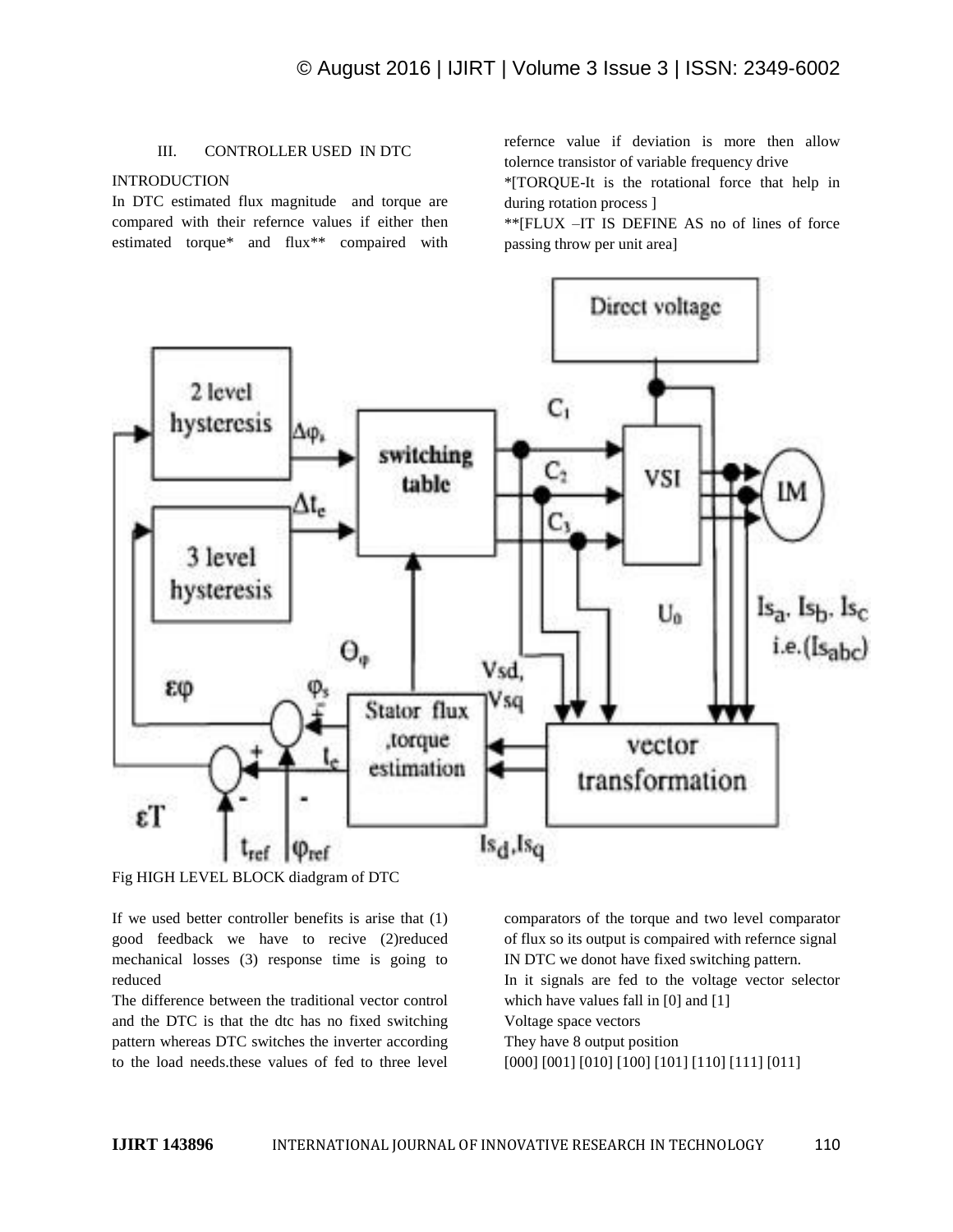



VOLTAGE SPACE VECTOR

### IV. TORQUE RIPPLE

With a larger samplingtime ,the possibilities of torque overshoot and undershoot is higher .by reducing the sampling period .a better torque trajectory is obtained .switching frequency is increased by changing the duty ratio of the selected voltage vector during each switching period according to the magnitude of the torque error and position of the stator flux.here a zero voltage vector is choosen to reduce the torque.

plot(Range(1:5,1:2), 'DisplayName', 'Range(1:5,1:2)', 'YDataSource', 'Range(1:5,1:2)'); figure(gcf)

Matlab Code For Fuzzy Interference System (FIS) Generation of Fuzzy Interference System (named motor5) in the bmatlab is implemented using the below given code: [SYSTEM]

>> Name='motor5'; Type='mamdani'; version=2.0; NumInputs=3; NumOutputs=3; NumRules=35; AndMetod='min'; OrMethod='max'; ImpMethod='max';

AggMethod='max'; DeFuzzMethod='mom'; [INPUT1] >> Name='Hphi'; Range=[-0.1 0.1]; NumMFs=2; Mf1='N':'trapmf';[-0.142 -0.122 -0.0108 0.000265]; Mf2='P':'trapmf';[-0.000794 0.00555 0.116 0.136]; [INPUT2] >> Name='Hte'; Range=[-1 1]; NumMFs=3; Mf1='NT':'trapmf';[-1.4 -1.2 -0.1 0]; Mf2='PT':'trapmf';[0 0.1 1.2 1.4]; Mf2='ZT':'trapmf';[-0.0291 0 0.0291]; [INPUT3] >> Name='Sector'; Range=[0 360]; NumMFs=7; Mf1='T4':'trapmf';[-23.1 -22.4 27.1 40.48]; Mf2='T5':'trimf';[20.4 61.4285714285714 99.5]; Mf3='T6':'trimf';[80.5 121 160]; Mf4='T1':'trimf';[141 180 220.476190476191]; Mf5='T2':'trimf';[200 238.571428571429 280]; Mf6='T41':'trimf';[320 333.809523809524 395 404 ]; Mf7='T3':'trimf';[259 292.857142857143 340]; [OUTPUT] >> Name='output1'; NumMFs=8;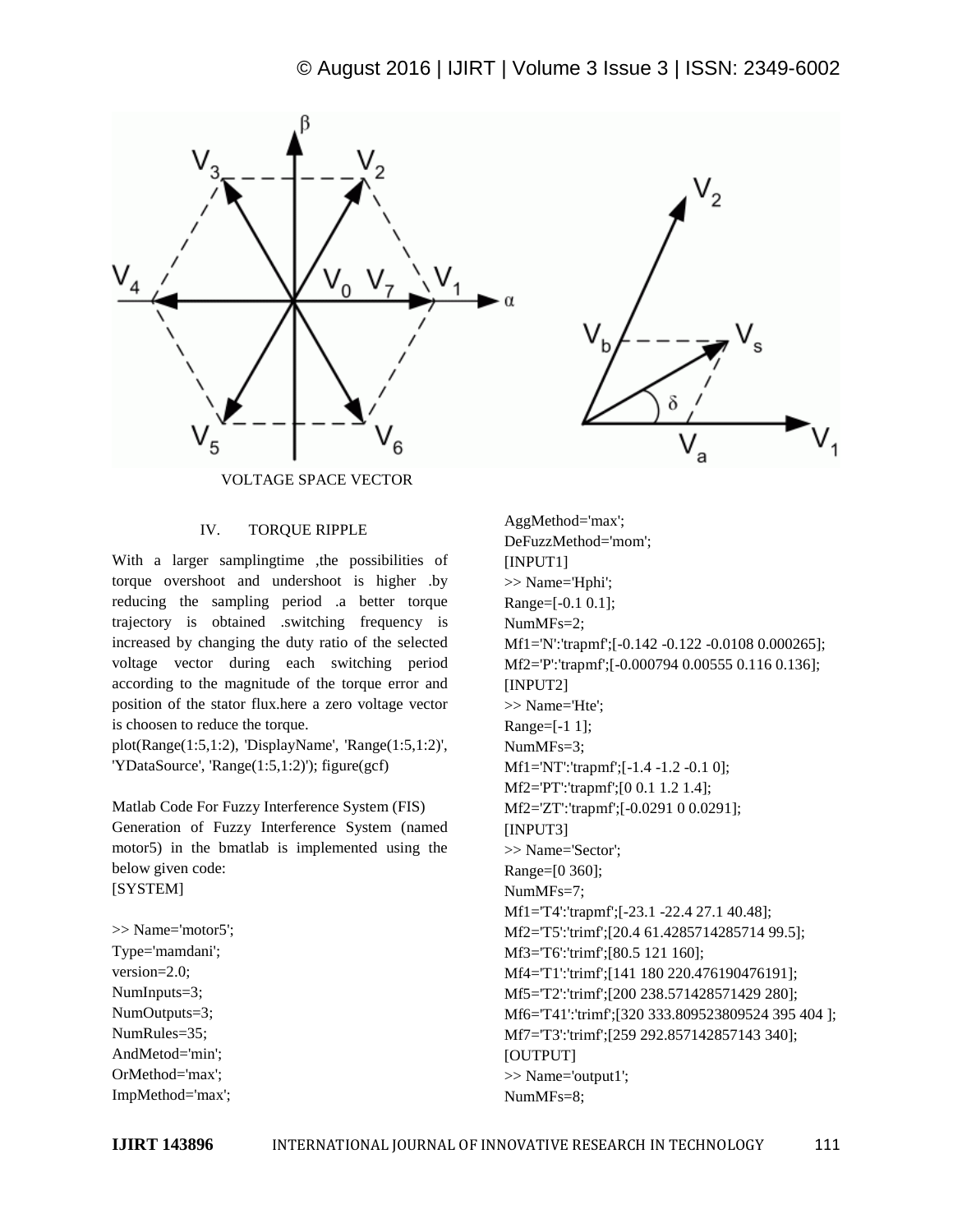Mf1='v0':'trimf';[0.6303392063492064 0.215207936507936 0.753807936507936]; Mf2='v1':'trimf';[5.3 5.84 6.48677248677249]; Mf2='v2':'trimf';[.8976545678 .0145678546 .9870000768]; Mf2='v3':'trimf';[3.4 4.67 8.78646563828828]; Mf2='v4':'trimf';[.9876524433 .00983678182 .762436718739];

Mf2='v5':'trimf';[7.89 9.86767 13.9738836721]; Mf2='v6':'trimf';[.092773576215 .2771536781819 .75]; Mf2='v7':'trimf';[6.7624768192 8.927389901 9.082797823738]; INPUT GRAPH IN MATLAB WINDOW Name='Sector'; Range=[0 360]; NumMFs=7;



# OUTPUT IN MATLAB WINDOW

Name='output1';

NumMFs=8;

plot(ans(1,1:3), 'DisplayName', 'ans(1,1:3)', 'YDataSource', 'ans(1,1:3)'); figure(gcf) plot(ans(1:4,1:3), 'DisplayName', 'ans(1:4,1:3)', 'YDataSource', 'ans(1:4,1:3)'); figure(gcf)

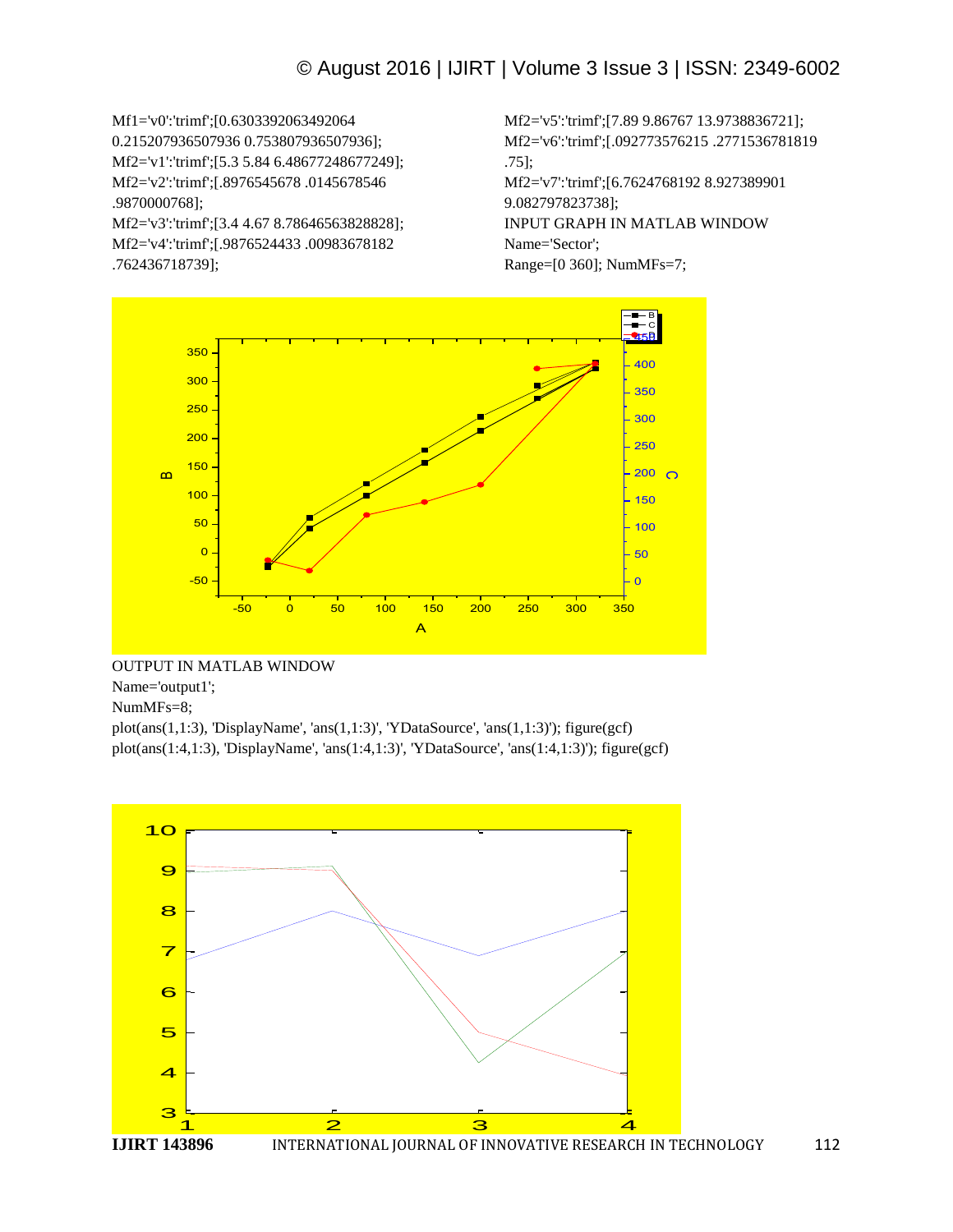

M CODE IN MATLAB WINDOW

|                                 | <b>Constitution Address Constitution</b> |        |                            |  |
|---------------------------------|------------------------------------------|--------|----------------------------|--|
| <b><i><u>Silkerise</u></i></b>  | <b>Walker</b>                            | 2000 C | <b><i><u>March</u></i></b> |  |
| <b>Assistant</b>                | <b>Service</b>                           |        |                            |  |
| <b><i><u>AristMetod</u></i></b> | <b>Print</b>                             |        |                            |  |
| DeFuzziklethod                  | <b>Vincent</b>                           |        |                            |  |
| <b>Syrip Method</b>             | <b>Telephone</b>                         |        |                            |  |
| <b>NET</b>                      |                                          |        |                            |  |
| <b>DOM: N</b>                   |                                          |        |                            |  |
| <b>DATE</b>                     | "TUNNOCKZPA" sbco                        |        |                            |  |
| <b>BASE A</b>                   | TUMMOVELLE "abod<br>"FUVWWWZIU" abcd     |        |                            |  |
| <b>NOS</b>                      |                                          |        |                            |  |
| <b>INGES</b>                    | TUNNOPERLY Libred<br>TUVWWZIU^_abcd      |        |                            |  |
| 20422                           |                                          |        |                            |  |
| <b>Düarren</b>                  | "partpratt"                              | з      |                            |  |
| Numinputs                       | з                                        | s.     | 医鼻沟                        |  |
| <b>NumMFs</b>                   |                                          | à.     |                            |  |
| NumOutputs                      | ٠                                        | 35     | 书馆                         |  |
| Num Rulei                       | 35.                                      |        |                            |  |
| OrMetho=                        | <b>Search</b>                            |        | 3807                       |  |
| Range                           | 1692.03                                  |        |                            |  |
| <b>Type</b>                     | 'mandani'                                |        | 9.9879<br>3,8576           |  |
|                                 | < And double >                           |        |                            |  |
| <b>ALCOHOL:</b>                 |                                          | m      |                            |  |
| werston                         |                                          |        |                            |  |

#### V. CONCLUSION

The proposed system approach leads to imprpvement in the response of an induction motor (IM) through direct torque control (DTC) based on fuzzy logic technique switching table.The fuzzy control strategy on a simulation platform using MATLAB/SIMULINK has been built which includes induction motor d-q model,inverter model ,fuzzy logic switching table and the stator flux and torque estimator.The simulation results verified the new control strategy.

The FLDTC technique leads to remarkable reduction in the ripple of torque as wll as current compared to the conventional DTC THE improvements in the system may be summarizes as below:

i)There has been reduction in current Ripple ii)There has been reduction in torque ripple